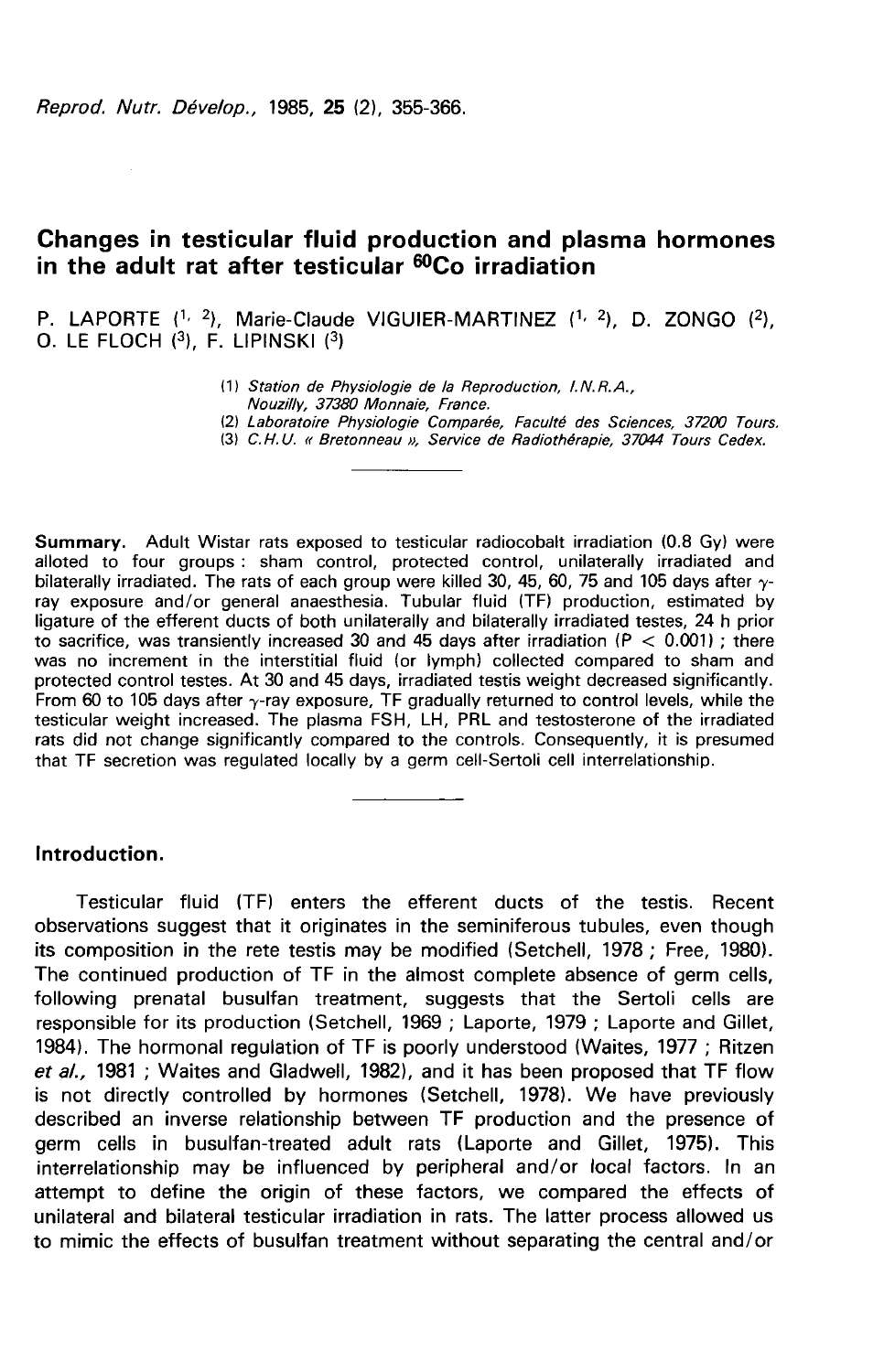local regulatory factors. Conversely, in unilaterally irradiated rats, significant differences between the fluid productions of a normal and an irradiated testis in the same animal would indicate preponderant local control of TF secretion. A possible interference with the testicular lymph or interstitial fluid (IF) was also investigated.

# Material and methods.

Experiment 1. Tubular fluid production and plasma hormone levels after local irradiation.

Animals. - Adult male Wistar rats 4 months old and having a mean body weight of 432  $\pm$  8 g were housed in groups in cages under controlled light (14L : 10D) and temperature (22  $\textdegree$ C) ; a special UAR diet and tap water were given ad libitum.

 $Irradiation$  and surgical procedures.  $-$  The rats were slightly anaesthetized with sodium pentobarbitone (Nembutal Abbott ; 25 mg/kg body weight i.p.) and placed on a plastic support in a prone position. Shielding the rest of the body, we exposed the scrotal area to irradiation by a medical  $\gamma$ -ray machine (Cobalt 60) source ; skin source distance : 70 cm). The gonads were subjected to a total dose of 0.8 Gy in one dose over a period of nearly 1 min. When the rats were irradiated unilaterally (right testis), the contralateral testis was protected against the  $\gamma$ -rays by pushing it back into the abdomen through the inguinal canal and placing a 5 cm lead block over it. The control rats were only anaesthetized.

Twenty-four hours before sacrifice, all the rats were anaesthetized with ether for 10 min, during which time the efferent ducts of one testis were ligated and the other testis was removed and weighed immediately. At 30, 45, 60, 75 and 105 days following irradiation (nembutal anaesthesia for the sham controls), 5 or more rats of each group were decapitated. The blood samples of all the rats were collected from the neck and centrifuged ; the plasma was frozen until assayed for testosterone, PRL and gonadotropins. The seminal vesicles and ligated testes were promptly dissected out and weighed.

*Estimate of tubular fluid.*  $-$  126 rats were randomly allocated to four groups and treated (table 11. Both testes of each sham control and bilaterally irradiated rat were treated similarly so that their fluid production could be determined simply by the difference between the water content of the ligated right testis and that of the contralateral unligated testis (Smith, 1962). Since such a comparison was not possible in unilaterally irradiated rats, they were subdivided into two groups. In the first group (table 1), the irradiated testis of each rat was ligated but not the intact contralateral testis. The reverse was performed in the second group. TF production in these rats could be determined only by the difference between the water content of the ligated testis (irradiated or protected) of one animal and the water content of the unligated testis (irradiated or protected) of another.

To avoid any subjectivity in choosing the corresponding testes (ligated or not) of different rats in the unilaterally irradiated and protected control groups, to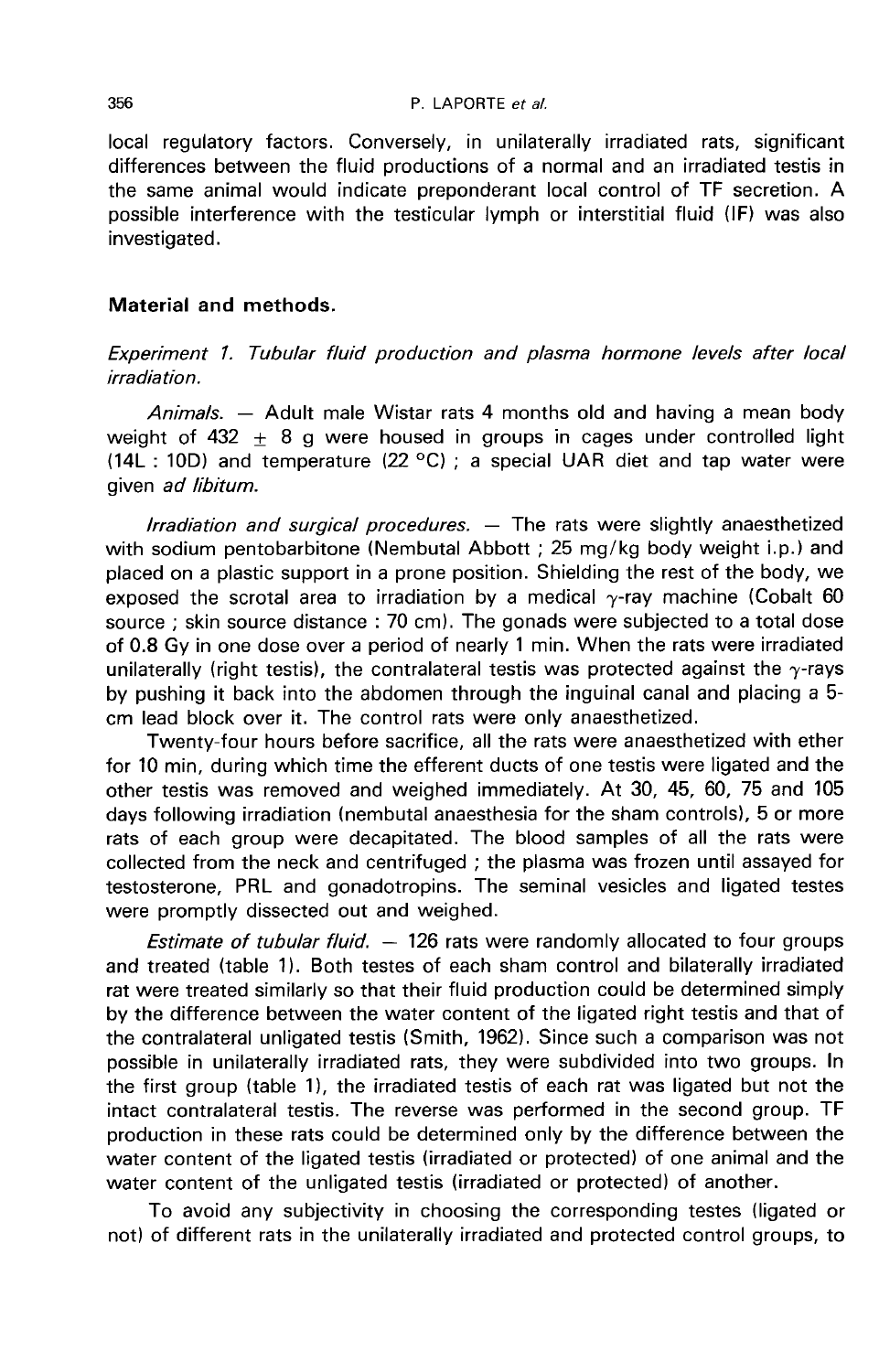|                                                                                                    | Experimental design  |                                       |                          | <b>TF</b> Determination                                                                       |                                                                                |
|----------------------------------------------------------------------------------------------------|----------------------|---------------------------------------|--------------------------|-----------------------------------------------------------------------------------------------|--------------------------------------------------------------------------------|
|                                                                                                    | No. of               |                                       | Status of testes         |                                                                                               |                                                                                |
| Treatment                                                                                          | rats                 | Right                                 | Left                     | Group                                                                                         | Status of testes                                                               |
| No irradiation<br>Unilateral irradiation<br>Unilateral irradiation<br><b>Bilateral irradiation</b> | 32<br>31<br>33<br>30 | N-li<br>$(•)$  <br>$(•)$ 1-li<br>l-li | N<br>(●●) N-li<br>(••) N | Sham control<br>Protected control<br>Unilaterally irradiated<br><b>Bilaterally irradiated</b> | N-li and N<br>$(••)$ N-li and $(••)$ N<br>$(•)$ I-Ii and $(•)$ I<br>I-li and I |

Details on experimental groups of rats used for testicular fluid (TF) determination after local irradiation and or general anaesthesia.

I, N and Ii signify respectively : irradiated, normal and ligated testis.

(•) and (••): Groups with testes from different rats for TF determination.

make each ligated testis its own control, and to improve between-group comparisons by applying the same method of TF determination in each group, we used the following procedures in all groups :

- true water content, determined by the difference between the wet weight of the testis and the sum of the dry weights after 48-hour lyophilization of the tunica<br>albuginea and the testicular parenchyma :

- *true water concentration,* expressed in mg of true water content per mg of dry testicular parenchyma ;

 $-$  supposed water content, a product of the mean value of the true water concentration of unligated testes (of the same rats in the sham control and bilaterally irradiated group but of different rats in the unilaterally irradiated and protected control groups) and the dry weight of the parenchyma of each ligated testis.

Finally, fluid production was determined by the difference between true water content after 24-hour efferent duct ligation and the supposed water content of the same testis before ligation.

Hormone assay. - Plasma samples were analysed for FSH content using a specific radioimmunoassay kit for rat FSH (NIAMDD) and for LH content using a specific double antibody radio-immunoassay (Viguier-Martinez, 1976). The results were expressed in terms of NIAMDD rat FSH-RP 1 for FSH and rat LH S  $\times$  1-1 for LH. One unit of LH S  $\times$  1-1 was equivalent to 1.58 unit of NIH-LH S  $\times$  1-1. The detection limit was 100 ng/ml for FSH and 0.6 ng/ml for LH ; the intra-assay coefficient of variation was 10 % for LH and FSH. Plasma levels of PRL were measured using a specific radioimmunoassay method (Martinat et al., 1979). The potency of the standard (PRL-INRA) was about twice that of the NIAMDD rat PRL RP 1. The detection limit was 0.3 ng/ml and the intra-assay coefficient of variation was 10 %. Plasma testosterone was measured after solvent extraction (2 ml of ethyl-acetate/cyclohexane mixture, 1 V/1 V, per 0.3 ml plasma) using a RIA method (Viguier-Martinez et al., 1984). The detection limit was 50 pg/ml and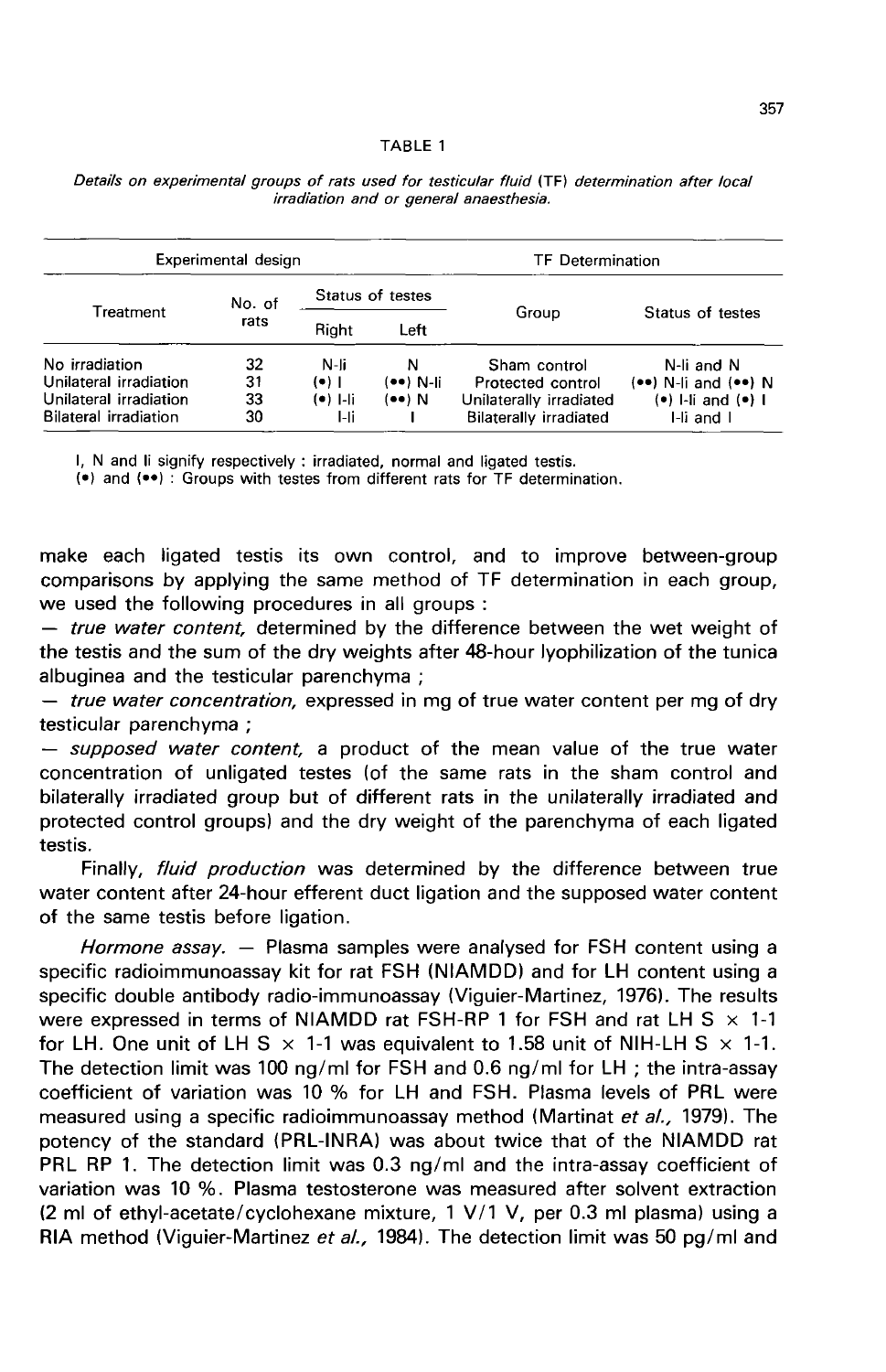the intra-assay coefficient of variation was 6 %. All samples of each hormone were processed in duplicate. The hormone concentrations were determined using logit-log transformation.

### Experiment 2. lnterstitial and tubular fluid productions after local irradiation.

We carried out a second experiment to determine whether  $\gamma$ -ray exposure modified the production of interstitial fluid (IF). Thirty-three Wistar rats were alloted to three groups (non-irradiated, unilaterally irradiated and bilaterally irradiated) and sacrificed 30 and 45 days after treatment. IF production was measured by the method of Sharpe (1977). Briefly, a small incision was made in the caudal end of the unligated testis, taking care to cut only the tunica albuginea and not the underlying seminiferous tubules. The testis was then immediately placed upright in a preweighed glass tube so that the testis was suspended 1 to 2 cm above the bottom of the tube. IF was allowed to collect for 24 h at 4  $^{\circ}$ C. The tubes were covered with parafilm to avoid evaporation. Subsequently, the testes were removed from the tubes and the tubes were weighed. The recovered fluid was equated with IF production. Finally, the dry weights of the unligated and ligated testes were determined to estimate TF production, as in experiment 1, but in the sham control and bilaterally irradiated groups only.

Statistical analysis.  $-$  Data from both experiments were expressed as the mean  $\pm$  SEM. The significance of the differences between the cotrol and irradiated groups at different times was assessed by Student's t-test.

## Results.

#### Experiment 1.

Effects of  $\gamma$ -ray exposure on body and testicular weights.  $-$  In all the groups of rats body weight increased regularly with age. The mean body weight of rats killed 30 and 105 days after treatment was 454  $\pm$  6 g and 505  $\pm$  11 g, respectively. There were no significant differences in body weight among groups of the same age. At no time after treatment was there any difference between the wet weights of sham and protected control testes (fig. 1). However, 30 and 45 days after irradiation there was a statistically significant decrease ( $P < 0.01$ ) in the mean testicular wet weight of unilaterally and bilaterally irradiated rats compared to both control testes (fig. 1). Later, the weight of the irradiated testes of both groups increased regularly and did not differ from that of the control testes 60, 75 and 105 days after irradiation. There was no difference in any group as to the mean dry weight of ligated and unligated testes of the same rats (sham control and bilaterally irradiated) or of different animals (protected control and unilaterally irradiated) 30 and 45 days after irradiation or sham exposure (fig. 1).

However, the dry weight of all the irradiated testes (ligated or not) was significantly lower (P  $<$  0.01) than that of either type of control testes 30 and 45 days after treatment.

At no time after treatment were there any significant differences among the groups of rats as to mean seminal vesicle weight.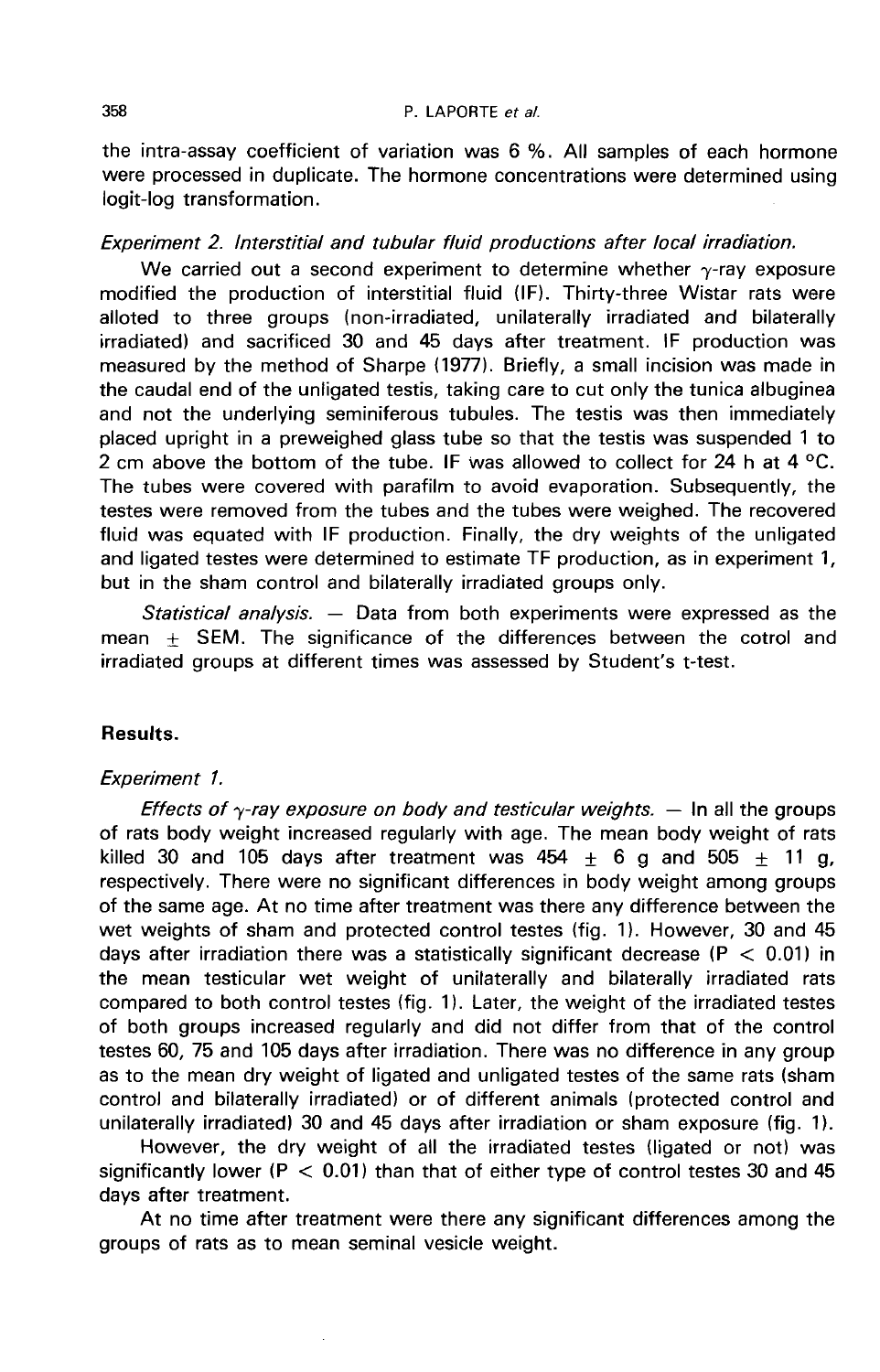



FIG. 1.  $-$  Changes in wet and dry testicular weights ( $m \pm$  SEM) of rats 30 to 105 days after bilateral (a) or unitateral (B) testicular irradiation. Significant differences (P  $\lt$  0.01) between means<br>for irradiated testes and those of sham (O) and protected ( $\circledR$ ) control testes are indicated by superscripts a and b, respectively.

|  |  | TABLE 2 |
|--|--|---------|
|  |  |         |

Daily production of tubular fluid (mg) by normal (sham and protected controls) and irradiated (unilaterally and bilaterally) rat testes.

| Post-irradiation<br>days | Sham control          | Protected<br>control | Unilaterally<br>irradiated | <b>Bilaterally</b><br>irradiated |
|--------------------------|-----------------------|----------------------|----------------------------|----------------------------------|
| 30                       | $428 +$<br>14<br>(5)  | $493 + 29$<br>(5)    | $556 + 11$<br>(a) (6)      | $549 + 11$<br>(a) (5)            |
| 45                       | 418 $\pm$ 14<br>(8)   | $421 +$<br>14<br>(8) | $522 + 27$<br>(a) (8) (b)  | $568 + 19$<br>(a) $(7)$ (b)      |
| 60                       | $412 + 12$<br>(6)     | $456 +$<br>15<br>(7) | $464 + 21$<br>(6)          | $470 + 22$<br>(a) (7)            |
| 75                       | $451 + 25$<br>(5)     | $417 +$<br>16<br>(5) | $435 +$<br>-7<br>(7)       | $421 + 18$<br>(6)                |
| 105                      | $425 +$<br>-17<br>(8) | $410 +$<br>14<br>(6) | $431 + 21$<br>(6)          | $412 + 7$<br>(5)                 |

(a)  $(P < 0.01)$ ; (b)  $(P < 0.001)$ : significant differences between means of irradiated testes and sham (a) or protected (b) control testes. Mean  $($  + SEM) ;  $($  ) No. of rats.

Reproduction Nutrition Développement,  $n^{\circ}$  2-85. - 2.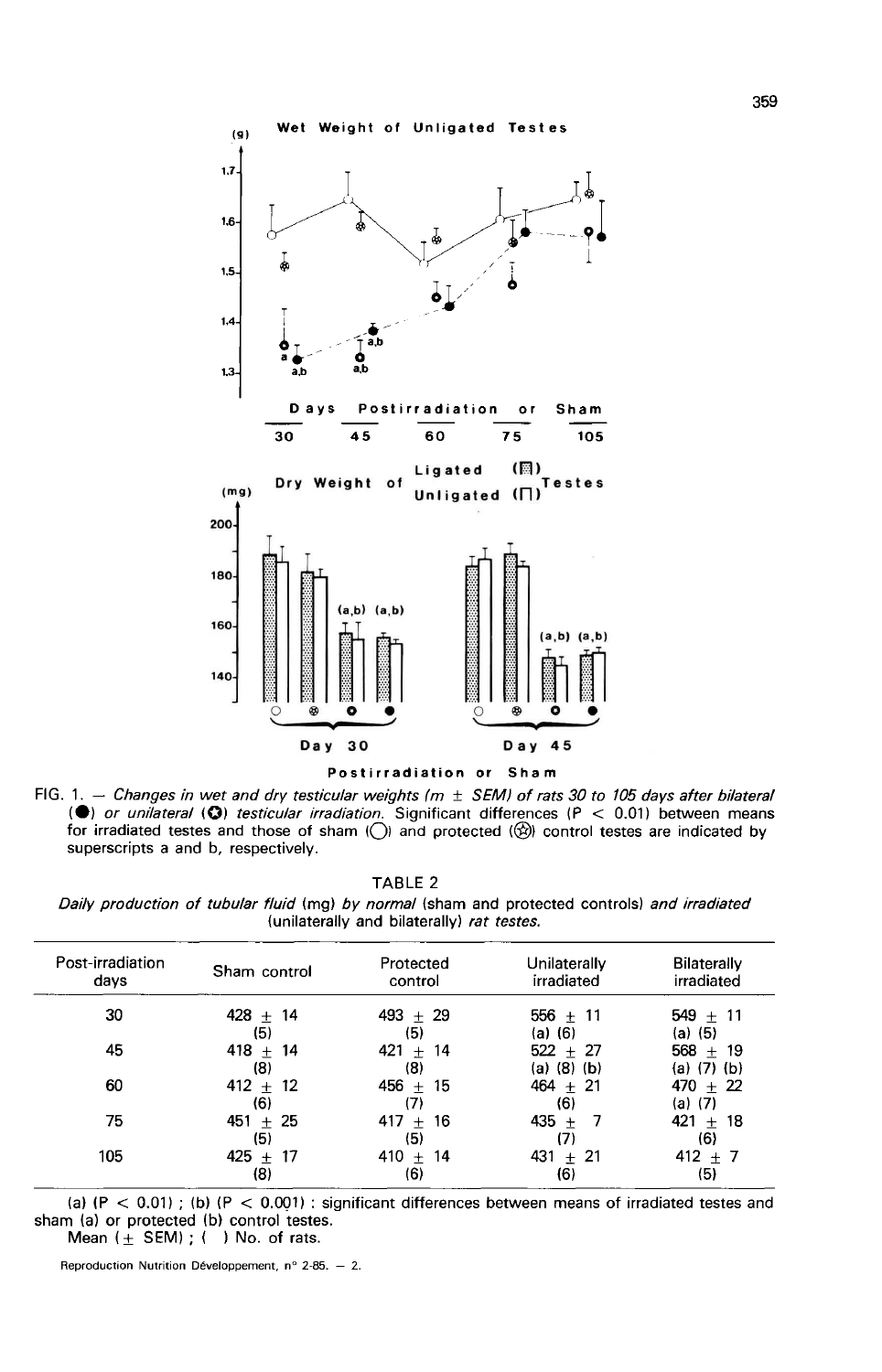#### P. LAPORTE et al.

Tubular fluid production.  $-$  The accumulation of fluid after 24-hour ligation of the testes increased significantly 30 and 45 days after irradiation in both unilaterally and bilaterally irradiated testes (table 2) compared with sham control testes, and at day 45 compared with both sham and protected control testes. Thereafter, the difference in TF production between irradiated and control rats decreased progressively and disappeared at 75 and 105 days post-irradiation.



FIG 2. - Changes in absolute and relative water content in ligated and unligated testes of rats, 30 to 105 days after testicular irradiation or sham operation. Both values of bilaterally and unilaterally irradiated gonads ( $\bullet$ ) are associated as for sham and protected control ones ( $\circ$ ). The significance of differences between the two groups is indicated as follows: \*  $P$  < 0.01 and \*\*  $P < 0.001$ .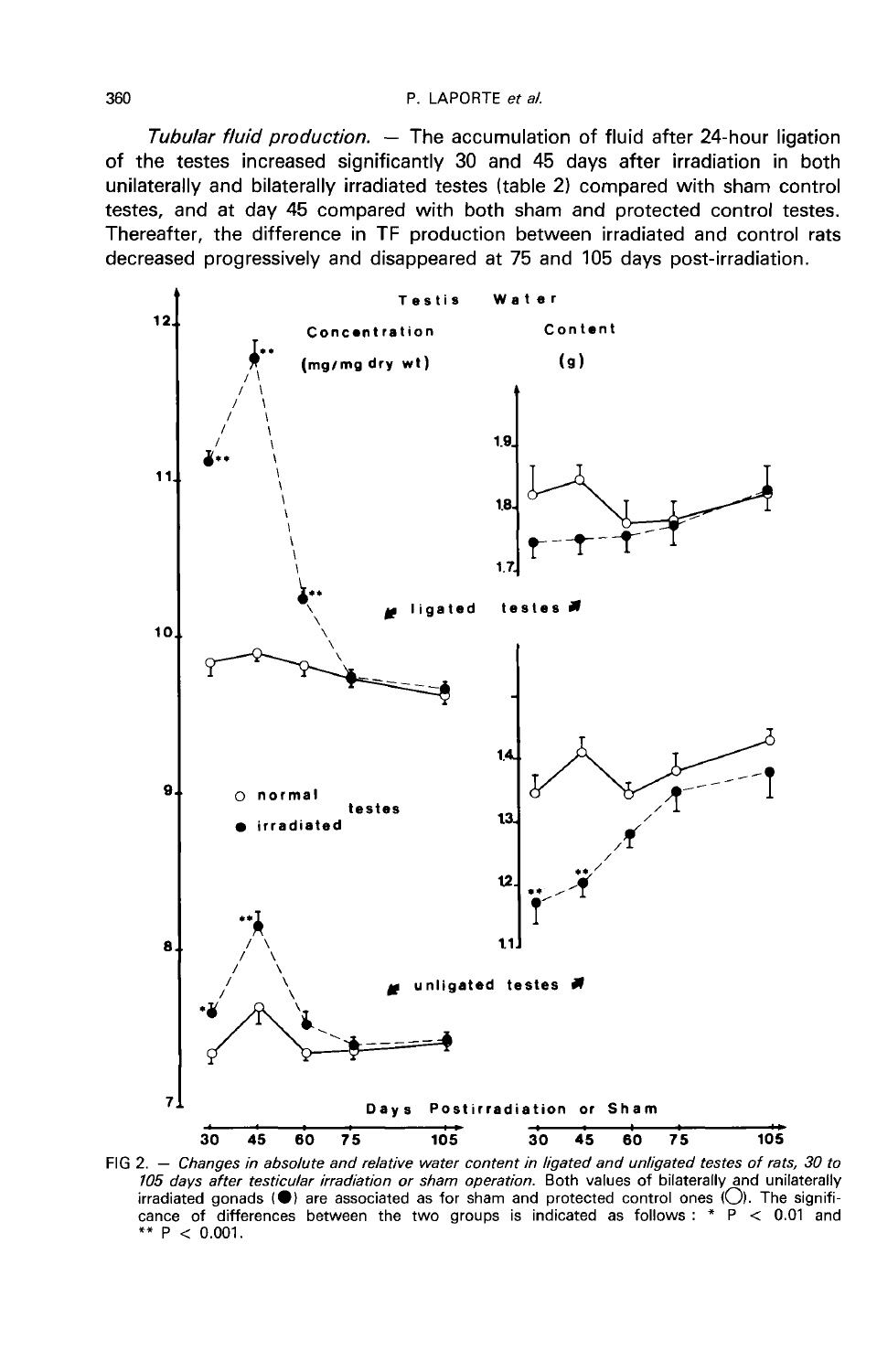| Plasma LH and I    |          |                                                   |                                       | FSH concentrations (ng/ml) in sham control (N.N.) unilaterally irradiated (I.N.) and bilaterally irradiated (I.I.) rats. |                                                        |                                                       |
|--------------------|----------|---------------------------------------------------|---------------------------------------|--------------------------------------------------------------------------------------------------------------------------|--------------------------------------------------------|-------------------------------------------------------|
| Plasma<br>hormones | Group    | Z                                                 | 45                                    | Days after treatment<br>8                                                                                                | 75                                                     | 105                                                   |
|                    | z<br>z   | $12.9 \pm 1.4$<br>(5)                             | $10.4 \pm 1.1$<br>(7)                 | $10.2 \pm 0.7$<br>(6)                                                                                                    | $\overline{0}$<br>$12.2 \pm$<br>$\widehat{\mathbf{e}}$ | $\frac{9}{2}$<br>$rac{4}{36}$                         |
| ュ                  | z        | 0.7<br>$\frac{14.4}{111}$                         | $13.9 \pm 1.4$<br>(13)                | 0.6<br>$9.4 +$<br>(13)                                                                                                   | $\overline{0}$<br>$\frac{1}{2}$<br>(12)                | 0.7<br>$10.3 +$<br>$(12)$                             |
|                    | Ξ        | $\frac{0}{1}$<br>12.0 $\pm$<br>(5)                | $0.\overline{8}$<br>$10.6 +$<br>$(7)$ | 0.7                                                                                                                      | $\frac{8}{2}$<br>$10.4 + 6$                            | $0.\overline{8}$<br>10.7 <sup>1</sup> / <sub>15</sub> |
|                    | z<br>z   | ន<br>$\overline{\mathfrak{s}}$<br>503             | $\frac{1}{(7)}$<br>414                | z<br>$\frac{4}{11}$ $\frac{4}{11}$ $\frac{4}{11}$ $\frac{4}{11}$ $\frac{4}{11}$<br>354                                   | 29<br>$^{+1}$ $\widehat{\omega}$<br>502                | 23<br>47                                              |
| 중                  | <u>خ</u> | ន<br>$\pm \frac{1}{2}$<br>428                     | $rac{1}{13}$ 27<br>457                | $\mathbb{Z}^5$<br>$+1\overline{2}$<br>345                                                                                | $\mathbf{z}$<br>$+5$<br>481                            | ង<br>+ក្រ +ក្ទ<br>459                                 |
|                    | Ξ        | $\mathsf{a}$<br>$\overline{\mathfrak{B}}^+$<br>88 | $\frac{42}{15}$<br>87                 | $\frac{1}{17}$<br>334                                                                                                    | 26<br>+i ©<br>529                                      | ຸດ<br>ສັງ<br>\$                                       |
|                    |          |                                                   |                                       |                                                                                                                          |                                                        |                                                       |

Mean  $(\pm$  SEM)  $-$  ( ) No. of rats.

TABLE 4

Changes in testicular weight, interstitial fluid collection and tubular fluid production of rats,<br>30 and 45 days after testicular irradiation and/or general anaesthesia.

| Student's<br>t-test*       | $\begin{array}{l} \mathsf{P} < 0.01/\mathsf{P} < 0.05 \\ \mathsf{P} < 0.01/\mathsf{P} < 0.01 \\ \mathsf{NS/NS} \\ \mathsf{NS/NS} \\ \mathsf{NS/NS} \\ \mathsf{NSS/NS} \\ \mathsf{P} \\ \mathsf{P} \\ \mathsf{P} \\ \mathsf{P} \\ \mathsf{P} \\ \mathsf{P} \\ \mathsf{P} \\ \mathsf{P} \\ \mathsf{P} \\ \mathsf{P} \\ \mathsf{P} \\ \mathsf{P} \\ \mathsf{P} \\ \mathsf{P} \\ \mathsf{P} \\ \mathsf{P} \\ \mathsf{P} \\ \mathsf{P} \\$ |
|----------------------------|---------------------------------------------------------------------------------------------------------------------------------------------------------------------------------------------------------------------------------------------------------------------------------------------------------------------------------------------------------------------------------------------------------------------------------------|
| Bilaterally<br>irradiated  | e<br>G<br>お\$ 8 5 5 5 3 8<br>まままままま<br><u>ទីអ្ន</u> ីង្គស្នង                                                                                                                                                                                                                                                                                                                                                                          |
| Unilaterally<br>irradiated | 1350 + 43 (4)<br>1341 + 54 (5)<br>115 + 11<br>115 + 7<br>132 + 7<br>132 + 7                                                                                                                                                                                                                                                                                                                                                           |
| Sham control               | ®®<br>®#ភ∞¥ភ<br>$+1 + 1 + 1$<br><u>ទីត្តូ</u><br>ខ្លីភ្លូង <del>វី</del> ដូ                                                                                                                                                                                                                                                                                                                                                           |
| Days                       | នឧនឧនឧ                                                                                                                                                                                                                                                                                                                                                                                                                                |
| arameters                  | Testis wt<br>(mg)<br>(F collected<br>(mg in 24 h)<br>(F production<br>(Img in 24 h)                                                                                                                                                                                                                                                                                                                                                   |

\* Data on unilaterally irradiated testes and bilaterally irradiated testes were respectively compared to those of sham control testes.<br>ND = not determined.<br>Mean (± SEM) -- ( ) No. of rats.

361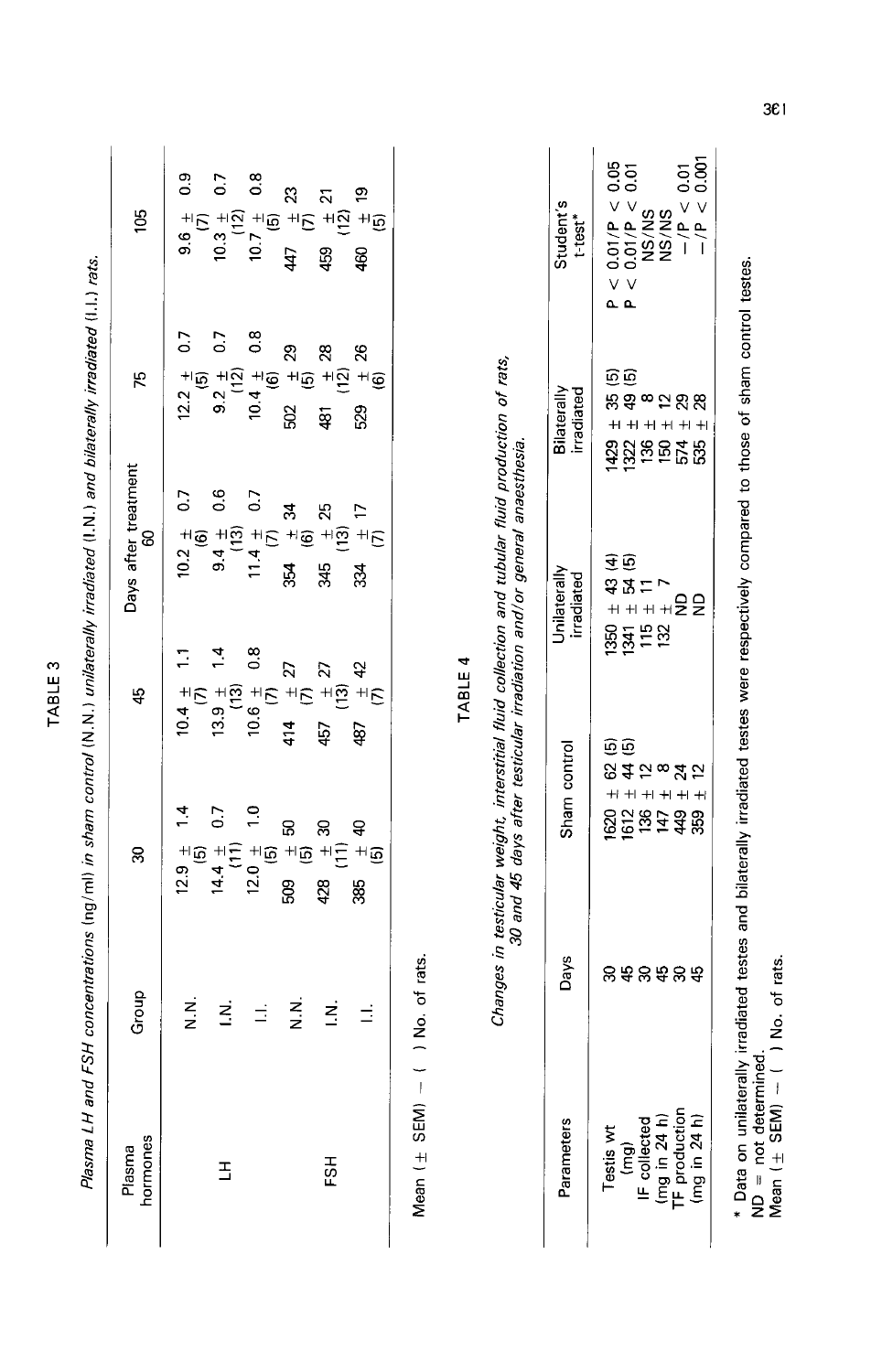Water content and concentration of normal and irradiated testes.  $-$  Figure 2 combines data on water content and concentration in both types of normal testes (sham and protected) and in irradiated testes (unilateral and bilateral).

The water content of unligated irradiated testes was lower than that of normal testes. The difference was significant (P  $<$  0.01) 30 and 45 days after irradiation. Similar but more attenuated changes occurred in the water content of ligated irradiated testes compared to normal ligated testes.

The water concentration of normal testes (unligated and ligated) changed in similar way to their water content at all times after sham or protected exposure. As observed for TF production, the water concentration of irradiated testes (unligated and ligated) increased significantly 30 and 45 days after  $\gamma$ -ray exposure compared to normal testes and returned to normal values thereafter.

Plasma hormones.  $-$  There were no significant variations among any of the groups of rats at any of the times after  $\gamma$ -ray exposure as regards plasma FSH, LH, PRL and testosterone concentrations. LH levels showed greater variation than FSH (table 3). Plasma testosterone concentrations were generally low  $\langle$  < 1 ng/ml) in all groups and showed no consistent pattern, varying as much within a group as among groups. Plasma PRL concentrations also fluctuated widely without showing any significant variations.

### Experiment 2.

Thirty and 45 days after  $\gamma$ -ray or sham exposure the amounts of IF collected over 24 h did not differ significantly between irradiated and control testes, although the production of the irradiated testes decreased slightly (table 4). As in experiment 1, TF increased significantly 30 (P  $<$  0.01) and 45 (P  $<$  0.001) days after irradiation compared with the sham controls, whilst testicular weight decreased significantly (table 4).

# Discussion.

Experimental conditions.  $-\gamma$  or X-ray exposure induces a transient disruption of the germinal epithelium by killing type A spermatogonia (Dym and Clermont, 1970 ; Erikson and Martin, 1973 ; Oakberg, 1975 ; Hopkinson et al., 1978 ; Huckins, 1978), and thus subsequent depletion of the germ cells. In adult rodents the minimal acute dose of X-rays, required to induce temporary infertility is about 1 to 3 Gy, depending on the species and the genetic strain (Oakberg, 1975; Setchell, 1978). The quality of the radiation is also important.  $\gamma$ -rays being more penetrating than X-rays, we used a total dose of 0.8 Gy of  $\gamma$ -rays after an unsuccessful preliminary experiment using 3 Gy. While not affecting all the seminiferous tubules, this dose (0.8 Gy) was sufficient to cause a significant decrease in testicular weight 30 and 45 days later (fig. 1), reflecting a progressive but less complete effect on spermatogenesis than that obtained previously with an i.p. injection of busulfan (Laporte and Gillet, 1975). The increase in testicular weight from 60 to 105 days after irradiation (fig. 1) indicated that the tubules were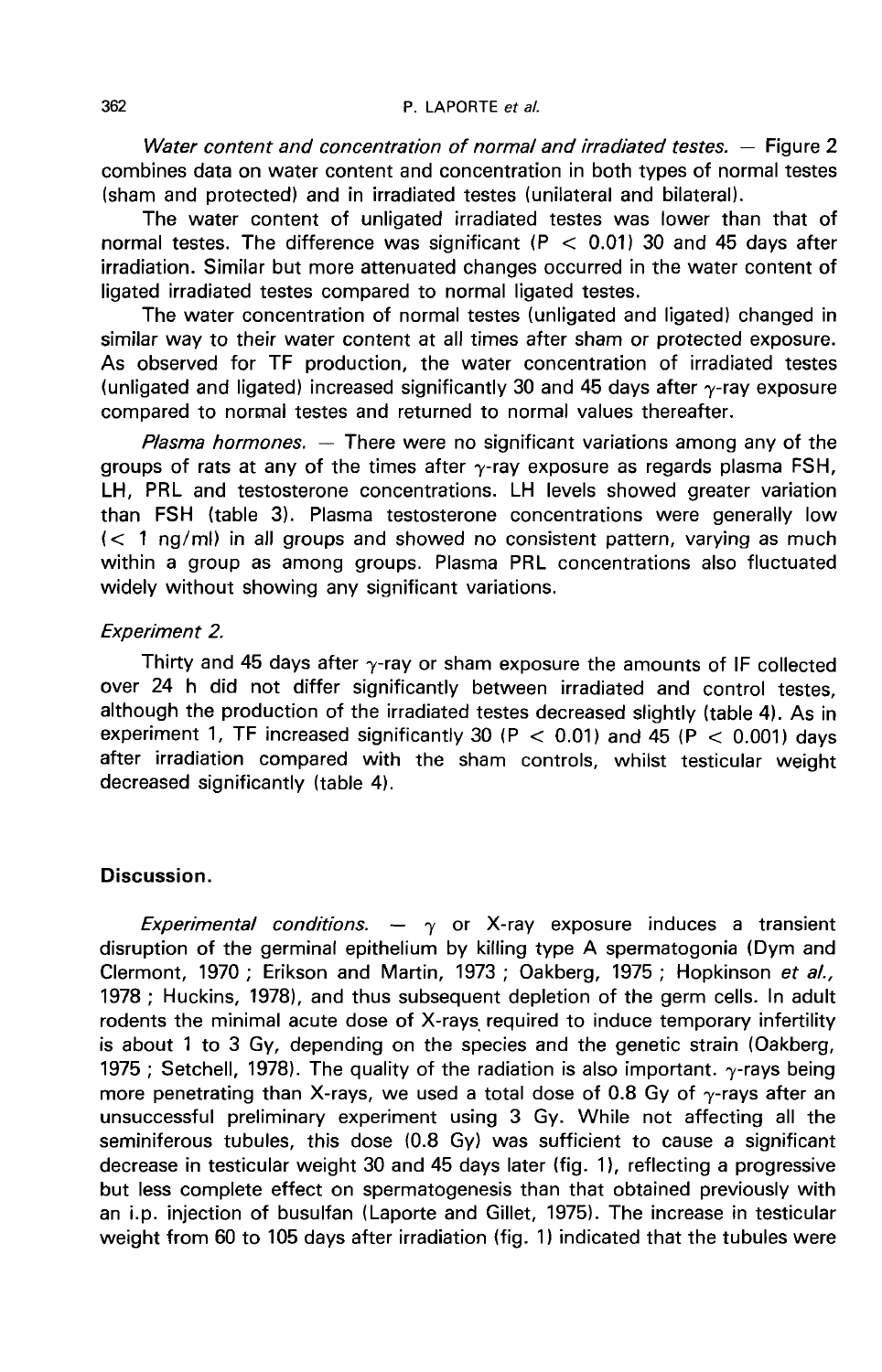repopulated by a division of the radio-resistant stem spermatogonia. The Sertoli cells of adult, but not immature, mammals are usually thought to be morphologically unaffected by radiation (Courot, 1963 ; Erickson and Blend, 1976). The same should be true of the Leydig cells since testosterone production is not affected by a moderate dose of radiation (Setchell, 1978), as confirmed by the lack of differences in the seminal vesicle weights of our rats. This may explain why plasma LH did not change significantly. In our experimental conditions, plasma FSH (table 2) and PRL did not increase significantly either. Similar results were observed for FSH by Delic et al. (1983). On the contrary, after more drastic treatments such as busulfan injection (Gomes et al., 1973), 5 to 6 Gy of  $\gamma$ -ray exposure (Wang et al., 1983), or heating to 43 °C (Jegou et al., 1984), a significant increase in serum FSH and, in some cases, of LH, was observed.

Hemicastration under ether anaesthesia 24 h before sacrifice does not alter TF production by the remaining testis or its sensitivity to hCG (Laporte, 1979). Nevertheless, it is well known that ether inhalation decreases the level of plasma testosterone in rats during the first 24 h after it is given (Bardin and Peterson, 1967) ; this was true in the present work (basal levels :  $\leq 1$  ng/ml).

When determining TF production in rats in which the two testes were not in the same morphological and physiological states (as after unilateral irradiation) we could not use the classical method of Smith (1962) as such. However, we adapted the method to our needs by determining the water content of each ligated testis before (calculated values) and after (true experimental values) ligation.

This method assumed that the dry weight of the unligated testes was not statistically different from that of the testes ligated for a period of 24 h. This proved to be the case, not only for rats sacrificed 30 and 45 days after treatment (fig. 1), but also for all others killed later (data not shown). The validity of this improved method was supported by the similar TF production observed in the four groups of rats 105 days after treatment (table 2), when their testicular weights no longer differed significantly (fig. 1). Consequently, this method can be extended to animals submitted to other experimental designs inducing different testicular states in the same animals, as, for example, hemicastration, hemicryptorchidism and local unilateral drug or heat treatments.

Experimental results.  $-$  Thirty and 45 days after unilateral and bilateral testicular irradiation, we observed an increase in TF production (table 2) and water concentration (fig. 2), while spermatogenesis was partly and progressively disrupted. This increase occurred without any change in the IF collected (table 4) or in any of the plasma hormones studied (table 3). From these observations, the acute variations in TF seemed to be independent of any peripheral hormones. The testicular fluid is the sum of the intratubular (TF) and the extratubular (IF) fluids. The lack of variation in the IF collected demonstrates that the permeability of the testicular capillaries does not change (Setchell and Sharpe, 1981 ; Sharpe and Cooper, 1983) and that modifications in the testicular fluid are in fact changes in the tubular fluid, as previously shown in growing rats by Jegou et al. (1982).

At 60, 75 and 105 days after treatment, tubular fluid production and the water concentration of irradiated gonads decreased to normal levels while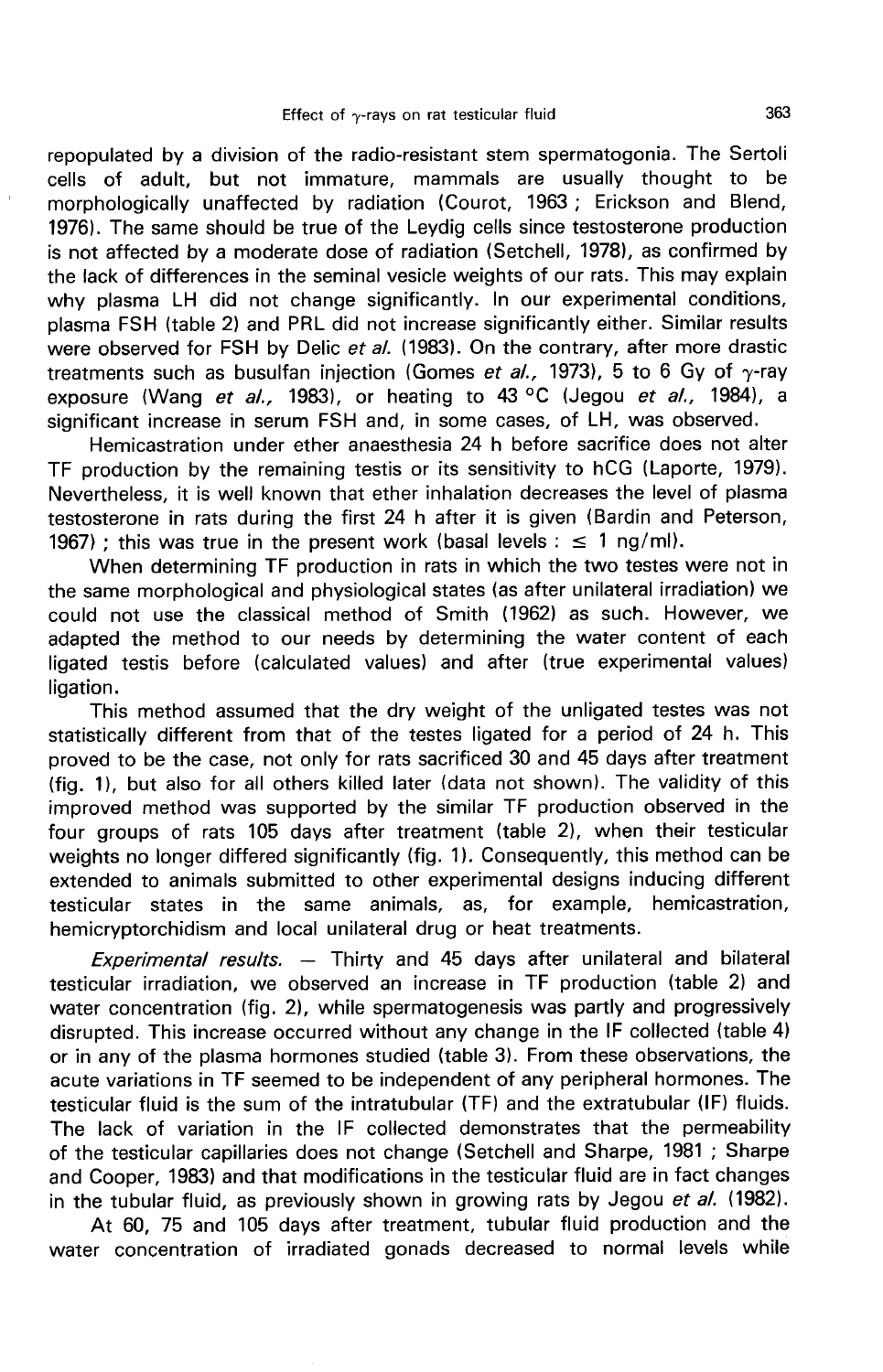#### P. LAPORTE et al.

spermatogenesis was resumed. This successive increase and decrease in tubular fluid production in irradiated rats did not occur in the protected testes of those which were unilaterally irradiated, except at day 30 when their TF secretion was greater than that in the normal testes of sham control rats (table 2). This could be due to slight, unintentional irradiation of the contralateral testis, as shown by its lower but not significantly different weight (fig. 1), or to random fluctuations among groups of rats. This inverse relationship between the activities of the germinal line (partly and transiently affected by  $\gamma$ -rays) and the Sertoli epithelium corroborates our previous results in busulfan-treated rats (Laporte and Gillet, 1975). Both observations lead us to suggest a local and inhibitory influence of the germ cells on the fluid secreted by the Sertoli cells in adult as well as in sexually maturing rats (Laporte and Gillet, 1984). Such an hypothesis has been proposed previously by Barack (1958) in mice. In rams during the cannulation period, the flow rate of the rete testis fluid tends to increase slightly while sperm concentration decreases severely (Dacheux et al., 1981).

Our results in rats do not agree with those of Jegou et al. (1984) who observed a decreased ABP and fluid secretion 14 and 26 days after heating the testes to 43 °C. It is possible that this method directly affected not only the postmeiotic germ cells, but also the Sertoli (Hagenäs et al., 1978) and Leydig (Risbridger et al., 1981) cells. In our moderate experimental conditions, germ cell influence on tubular fluid secretion could be due to several factors : (1) inhibin secretion might change ; this change would not be sufficient to significantly increase plasma FSH level, but it could locally modulate the sensitivity of Sertoli cell FSH receptors, as suggested by Vijayalakshmi et al. (1980). Such inhibitors of FSH receptor binding have also been evidenced in follicular fluid (Sluss and Reichert, 1984) ; (2) inhibitory factors may be present in the germ cells. This opinion is supported by the observed reduction in Sertoli adenylylcyclase when a high concentration of germ cell cytosol is added to the culture medium (Welsch et al., 1984) ; (3) the Sertoli cell secretion of inhibin and/or the inhibition of some Sertoli enzymes by germ cell cytosol could be related to a more or less important phagocytosis of the residual bodies of late spermatids (LACY, 1967). This would explain why the more the spermatids were depleted (at 45 days post-irradiation), the mbre the tubular fluid was produced and vice-versa. Further investigations are needed to determine which types of germ cells or germ cell associations and factors are involved in these intercellular relationships controlling the active process of tubular secretion.

> Recu en juillet 1984. Accepté en octobre 1984.

Acknowledgements. - This work was supported by grants from « Délégation Générale à la Recherche Scientifique et Technique » (DGRST-80-02). The rat FSH radio-immunoassay kit, rat antiserum, purified rat LH S X 1-1, testosterone antiserum, rat PRL antiserum and purified PRL-I.N.R.A. were generously provided by NIAMDD (Bethesda, Maryland) and Drs. M. Dubois, M. Jutisz, G. Pacaper and N. Martinat, respectively. We are grateful to Drs. M. Courot and B. Jegou for helpful comments on the manuscript and wish to thank L. Terriot for the illustrations and M. R. J. Kilgour for correcting the English.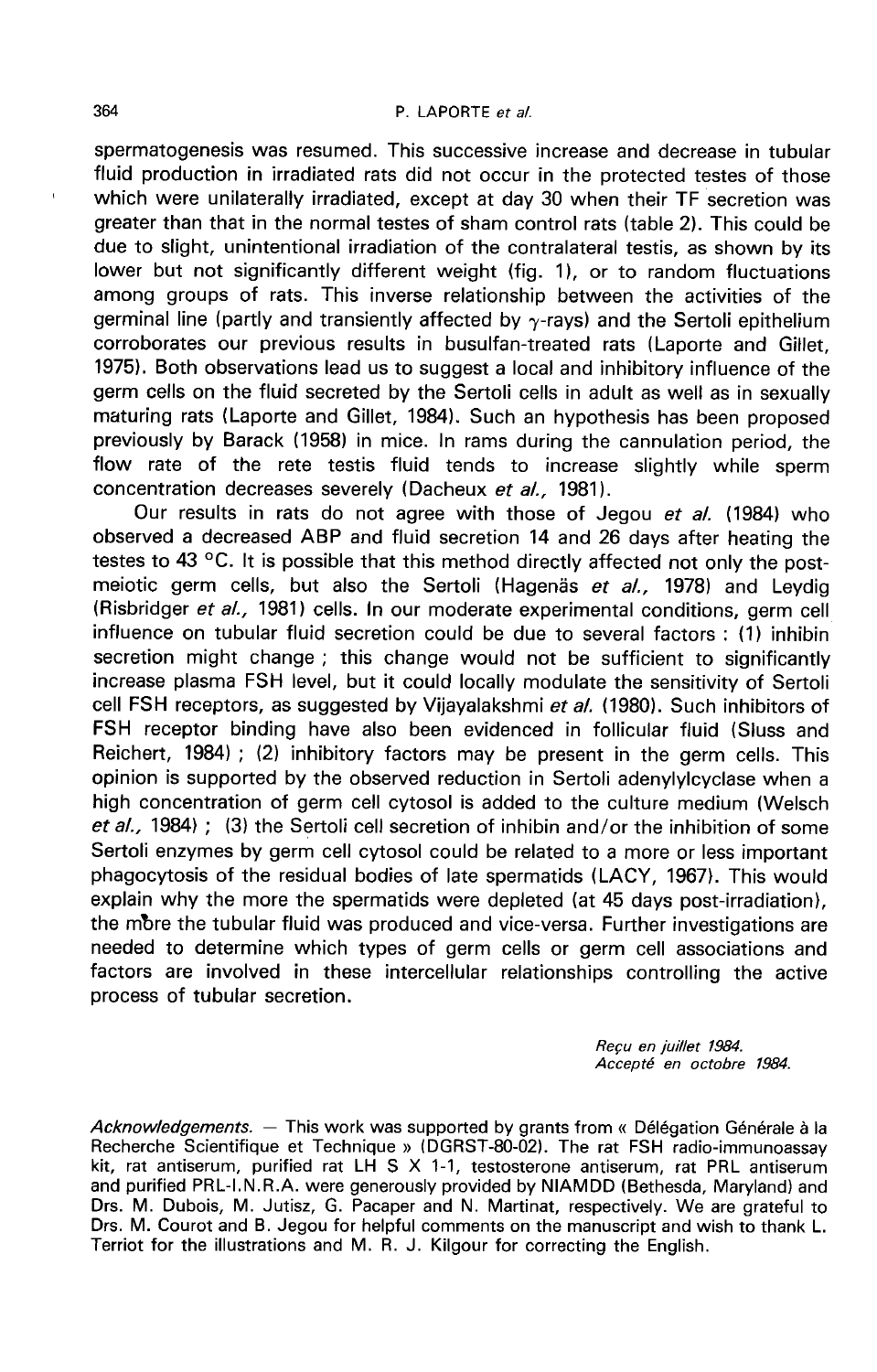#### Résumé. Production du fluide testiculaire et concentration des hormones plasmatiques chez le rat adulte après irradiation gonadique par le cobalt 60.

Des rats Wistar adultes, soumis à une irradiation testiculaire par le cobalt (0,8 Gy), ont été répartis en 4 groupes (témoins, irradiés unilatéralement (2 lots) et irradiés bilatéralement). Des rats de chaque groupe furent sacrifiés 30, 45, 60, 75 et 105 jours après irradiation et/ou anesthésie générale. La production du fluide tubulaire, estimée par une variante personnelle de la méthode de Smith (1962), augmente significativement 30 et 45 jours après irradiation ( $P < 0.001$ ) dans les testicules irradiés uni- et bilatéralement, comparée à celle des 2 types de testicules témoins, non irradiés et protégés. Au contraire, le fluide interstitiel, recueilli selon la méthode de Sharpe (1977), ne diffère pas dans les testicules irradiés et témoins, alors que le poids des testicules irradiés diminue signifi-<br>cativement. Du 60<sup>e</sup> au 105<sup>e</sup> jour après irradiation, le volume du fluide tubulaire sécrété s'abaisse progressivement aux valeurs des témoins tandis que le poids testiculaire augmente. Chez les rats irradiés, les concentrations des hormones dosées dans le plasma (FSH, LH, PRL et testostérone) ne présentent aucune différence significative avec celles des témoins. Ces résultats suggèrent en conséquence un contrôle local de la sécrétion du fluide sertolien par la lignée germinale.

#### References

- BARACK B. M., 1968. Transport of spermatozoa from seminiferous tubules to epididymis in the mouse : a histological and quantitative study. J. Reprod. Fert., 16, 35-48.
- BARDIN C. W., PETERSON R. E., 1967. Studies of androgen production by the rat : testosterone and androstenedione content of blood. Endocrinology, 80, 38-44.
- COUROT M., 1963. Some results obtained in the irradiation with X-rays of testes of lambs, 279-286. In W. CARLSON, F. GASSNER. Effects of ionizing radiation on the reproductive system. Pergamon Press, New York.
- DACHEUX J. L., PISSELET C., BLANC M. R., HOCHEREAU-de REVIERS M. T., COUROT M., 1981. Seasonal variations in rete testis fluid secretion and sperm production in different breeds of ram. J. Reprod. Fert., 61, 363-371.
- DELIC J. I., HENDRY J. H., MORRIS I. D., SHALET S. M., 1983. Serum FSH, ABP and regeneration of the seminiferous epithelium after local testicular irradiation. 8th testis workshop. « Hormone action and testicular function ». NICHHD Bethesda, Ma.
- DYM M., CLERMONT Y., 1970. Role of spermatogonia in the repair of the seminiferous epithelium following X-irradiation of the rat testis. Amer. J. Anat., 128, 265-282.
- ERICKSON B. H., BLEND M.  $J_{60}$ , 1976. Response of the Sertoli cell and stem germ cell to Co  $\gamma$ -radiation (dose and dose rate) in testes of immature rats. Biol. Reprod., 14, 641-650.
- ERICKSON B. H., MARTIN P. G., 1973. Influence of age on the response of rat stem spermatogonia to  $\gamma$ -radiation. *Biol. Reprod.,* 8, 607-612.<br>FREE M. J., 1980. « Leaky » membranes in th
- « Leaky » membranes in the male reproductive tract : a discussion of unusual molecular exchanges between different fluid compartments, 281-290. In A. STEINBERGER, E. STEINBERGER, Testicular development, structure and function, Raven Press, New York.
- GOMES W. R., HALL R. W., JAIN S. K., BOOTS L. R., 1973. Serum gonadotropin and testosterone levels during loss and recovery of spermatogenesis in rats. Endocrinology, 93, 800-809.
- HAGENAS L., RITZEN E. M., SVENSSON J., HANSSON V., PURVIS K., 1978. Temperature dependance of Sertoli cell function. Int. J. Androl., Suppl., 2, 449-456.
- HOPKINSON C.N.R., DULISCH B., GAUSS G., HILSCHER W., HIRSCHHAUSER C., 1978. The effect of local testicular irradiation on testicular histology and plasma hormone levels in the male rat. Acta. endocr., Copenh., 87, 413-423.
- HUCKINS C., 1978. Behavior of stem cell spermatogonia in the adult rat irradiated testis. Biol. Reprod., 19, 747-760.